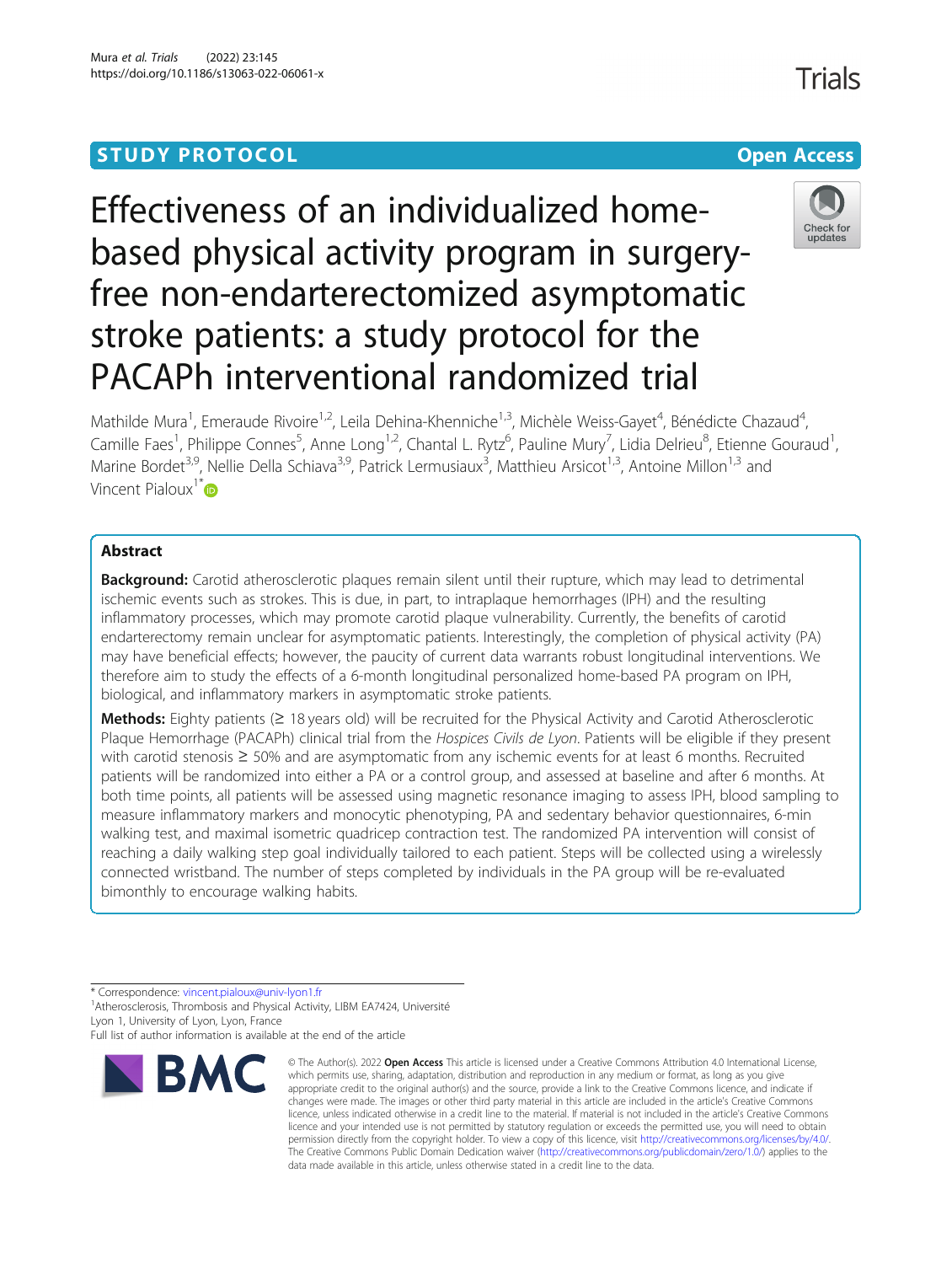Discussion: The PACAPh study is the first of its kind representing a feasible, easily accessible therapeutic strategy for asymptomatic stroke patients. We hypothesize that the personalized home-based PA program will reduce IPH and modulate inflammatory and biological parameters in patients presenting with carotid plaques. If the results of the PACAPh study prove to be beneficial on such health parameters, the implementation of such kind of intervention in the daily treatment of these patients would be an advantageous and cost-effective practice to adopt globally.

Trial registration: This study has been approved by the National Ethics Committee (IDRCB:2019-A01543-54/SI: 19.06.21.40640). [ClinicalTrials.gov](http://clinicaltrials.gov) NCT04053166

Keywords: Atherosclerosis, Physical activity, Intraplaque hemorrhage, Monocyte phenotype, Physical fitness, Randomized controlled trial

## Background

Stroke is one of the most significant causes of death worldwide and is the leading cause of long-term disability in Western countries [[1\]](#page-10-0). More than 85% of strokes are considered ischemic (i.e., reduced blood flow in select brain regions), and at least 20% of ischemic strokes result from the rupture of an unstable plaque located at the carotid artery bifurcation [[1](#page-10-0)]. In symptomatic stroke patients, the removal of the unstable carotid plaque via carotid endarterectomy (CEA) can reduce the risk of stroke recurrence [[2,](#page-10-0) [3](#page-10-0)]. However, the benefits of CEA treatment in asymptomatic stroke patients remain unclear [[4\]](#page-10-0) as CEA procedures have shown no difference in ipsilateral stroke rates after 6 months [[3\]](#page-10-0) to 1 year [\[2](#page-10-0)] post-CEA compared to the sole preferred medical treatment. Consequently, European guidelines suggest that patients who do not present with clinical symptoms (i.e., ischemic events) or plaque vulnerability factors (i.e., intraplaque hemorrhage [IPH], lipid-rich necrotic core, or thinning of the fibrous cap determined by imaging) should not undergo CEA [[5\]](#page-10-0).

The accumulation of lipids at the bifurcation of large arteries may elicit an inflammatory response [\[6](#page-10-0)] leading to diapedesis and accumulation of circulating monocytes, thus forming a plaque. As such, monocytes can thereby differentiate into macrophages and engulf oxidized low-density lipoproteins, to form foam cells [\[7](#page-10-0)] and promote the expansion of atherosclerotic plaques. This pro-inflammatory, hypoxic, and prooxidant environment within a plaque can further increase its vulnerability. Additionally, the formation of leaky neovessels that spread from the adventitia can increase the risk of IPH  $[8-10]$  $[8-10]$  $[8-10]$  $[8-10]$ , which can sustain the local pro-inflammatory environment by continuously attracting circulating monocytes [[11\]](#page-11-0). IPH also increases the volume of the necrotic core, leading to fibrous cap thinning [[12](#page-11-0), [13](#page-11-0)] which may also be promoted by macrophages residing within the plaque. Thus, the plaque may disintegrate and dislodge,

causing a leakage of plaque contents into circulation, and thereby promote a general pro-thrombotic state [[14\]](#page-11-0).

According to the current European Society for Vascular Surgery Guidelines [[5](#page-10-0)], there is a significant need to maintain plaque stability in asymptomatic stroke patients with carotid stenosis > 50% and an unfavorable risk/benefit ratio of undergoing CEA. Although these patients are usually treated with statins, angiotensineconverting enzyme inhibitor, or anti-platelets [\[5](#page-10-0)], pharmacological therapeutics have not been proven to efficiently stabilize such plaques [[15\]](#page-11-0).

It has been demonstrated that aerobic physical activity (PA) may decrease both low-grade inflammation in cardiovascular patients [\[16](#page-11-0)] and the pro-oxidant state in atherosclerotic patients [\[17](#page-11-0)]. A recent cross-sectional study showed a lower prevalence of IPH [[18](#page-11-0)] and a reduced red blood cell (RBC) aggregation [[19\]](#page-11-0) in patients with higher PA levels. Furthermore, we recently observed that low-intensity PA is associated with a reduced rate of pro-inflammatory and phagocytic monocytes (CD14++/CD16<sup>−</sup> ; CD14++/CD16+ ), as well as an increased rate of healing monocytes in carotid atheroscler-otic patients (CD14<sup>+</sup>/CD16<sup>++</sup>) [[20](#page-11-0)]. The vascular benefits of maintaining a high level of PA in atherosclerotic patients have only been explored in cross-sectional [[17](#page-11-0)–[20](#page-11-0)] or interventional studies assessing non-carotid atherosclerotic patients [\[14,](#page-11-0) [21\]](#page-11-0), thereby limiting their direct applicability to carotid atherosclerotic patients.

In this context, PA may be an appropriate and effective therapeutic approach for atherosclerotic patients with carotid plaques. Therefore, it is of great importance to investigate the specific longitudinal effects of PA in patients with vulnerable non-operable carotid plaques.

In comparison with PA programs performed in rehabilitation centers, home-based PA has shown superlative rates of adherence, both during interventional studies and after study cessation [[22,](#page-11-0) [23](#page-11-0)]. Home-based PA interventions may address the social and territorial inequities seen with PA completed at other locations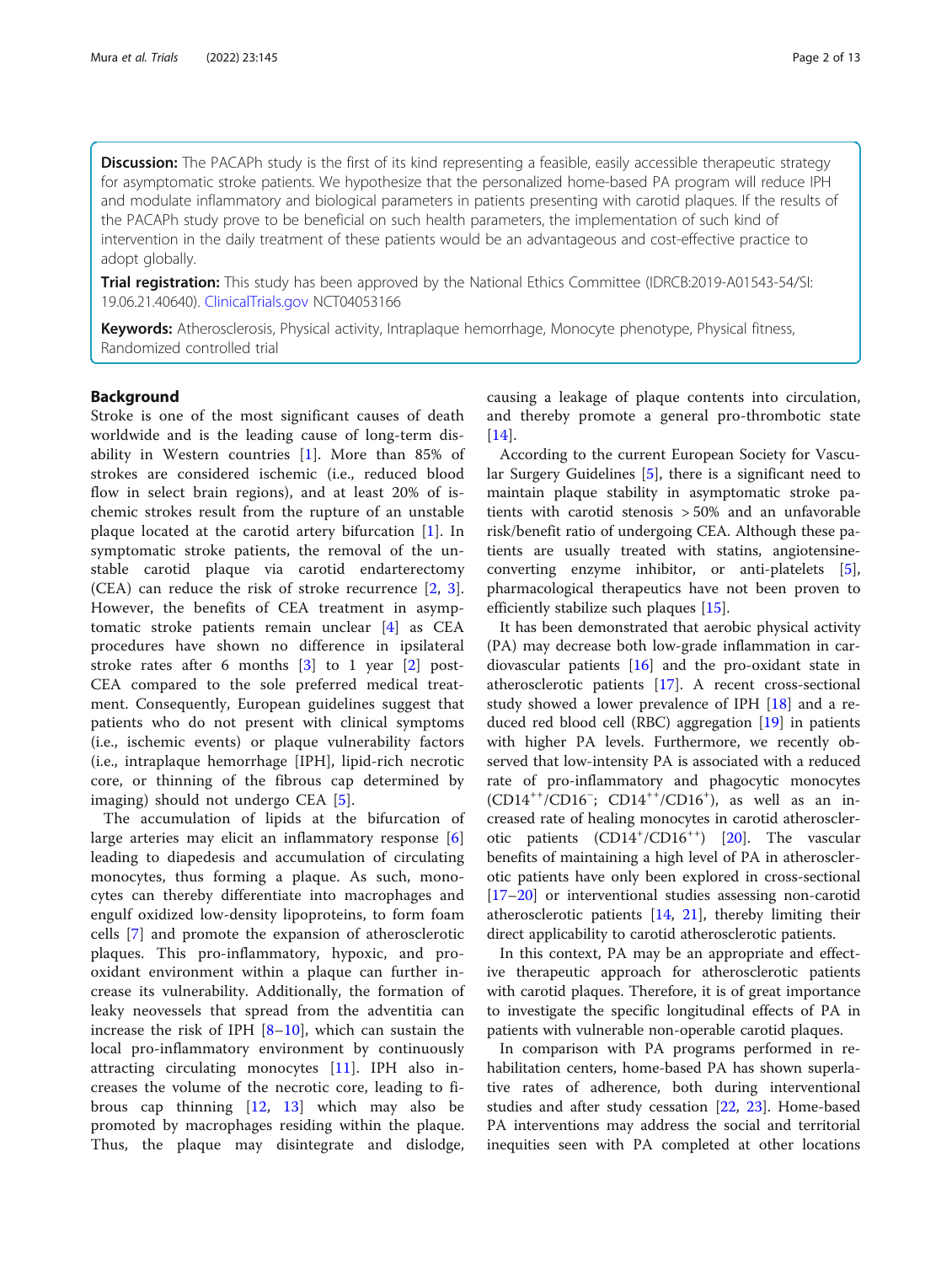<span id="page-2-0"></span>and institutions [[24](#page-11-0)–[30](#page-11-0)]. Further, home-based PA adherence is increased when exercise is completed using connected electronic devices [\[31](#page-11-0)] (e.g., Fitbit), supplemented with individualized PA goal setting. As such, with highly tailored and attainable PA goals that are adapted to physical capabilities, individuals are more likely to be motivated in reaching their PA goals on a regular basis. Further, a recent meta-analysis indicated that selfmonitoring of PA habits improved steps per day counts in patients with cardiovascular diseases [[32\]](#page-11-0). We have previously implemented this experimental design in metastatic breast cancer patients with a 94% participation rate and 98% compliance [\[33\]](#page-11-0). Further, we recently reported that walking accounted for almost all of the reported moderate-intensity PA practiced by carotid atherosclerotic patients [[18\]](#page-11-0). Therefore, a personalized PA program coupled with routine self-monitoring may improve the PA habits and thereby the health outcomes in these patients.

The Physical Activity and Carotid Atherosclerotic Plaque Hemorrhage (PACAPh) clinical trial is the first individualized home-based PA randomized interventional study that primarily aims to assess the effects of a PA intervention on the levels of carotid IPH using magnetic resonance imaging (MRI) in nonendarterectomized asymptomatic stroke patients. The second aim is to investigate the effects of the PA intervention on (1) the monocytic phenotype; (2) hematology and blood rheology; (3) coagulation profiles; (4) plasma oxidative stress levels, anti-oxidant enzymes activity, and inflammation; (5) average two-week daily step counts; (6) fitness and limb strength; (7) PA and sedentary behavior levels; (8) nutrition and quality of life; and (9) the development/progression of comorbidities.

## **Methods**

## Study design

The PACAPh study is a longitudinal, interventional, monocentric, randomized controlled study sponsored by the Hospices Civils de Lyon (Lyon, France) (Fig. 1).

#### Study population

All patients must meet the following criteria to be eligible: (1) male or female; (2)  $\geq$  18 years old; (3) presence of a carotid atherosclerotic plaque detected by echo doppler exam, with a stenosis  $\geq 50\%$  (North American

Symptomatic Carotid Endarterectomy Trial [NASCET]); (4) without CEA surgery indication; (5) treated at the vascular surgery unit at the Hospices Civils de Lyon; (6) no contraindication to PA (World Health Organization Performance Status < 2); (7) available and motivated to partake in the study for a 6-month duration; (8) able to understand, read, and write in French; (9) valid health insurance affiliation; and (10) able to use a compatible smartphone or tablet (i.e., iOS or Android) and have access to an internet connection.

Exclusion criteria include (1) transient ischemic attack or stroke within the past 6 months; (2) previous carotid homolateral surgery or cervical irradiation; (3) cancer of any kind, heart failure, or human immunodeficiency virus seropositivity; (4) coronary diseases: silent ischemia, angora, or acute coronary syndrome; (5) uncontrolled neurological diseases: epilepsy, Parkinson, or Alzheimer's disease; (6) renal failure (creatinine clearance according to Cockroft < 30 mL/min); (7) ProHance® 0.1 mmol/kg (Gadoteridol, Bracco Imaging S.P.A., Colleretto Giacosa, Italy) contraindications and precautions for use (i.e., hypersensitivity to the active principle or one of the ProHance® constituent, renal failure with clearance <  $30$  mL/min/1.73 m<sup>3</sup>, increased risk of convulsions during the examination for epileptic and/or brain damaged patients), or if patients are currently pregnant (> 40 UI human chorionic gonadotropin or breastfeeding); (8) MRI contraindications (ferromagnetic equipment: pacemaker, implantable devices, artificial heart valve, cochlear implant, neurostimulators, implanted automated injection equipment, metallic intraocular foreign body, vascular and/or neurosurgical clips); (9) homolateral carotid occlusion; (10) homolateral intracranial stenosis; (11) adult guardianship, curatorship, custody of the court, or protected by French law; (12) incapacity to explicitly express consent; (13) altered mental function and/or altered body function resulting in the incapacity to express personal will; and (14) unable to complete follow-up due to medical, social, geographical and/or psychological reasons for the duration of the study.

## Recruitment

Eighty patients will be recruited in the Louis Pradel cardiology hospital of the Hospices Civils de Lyon and will be followed for a period of 6 months. The study protocol

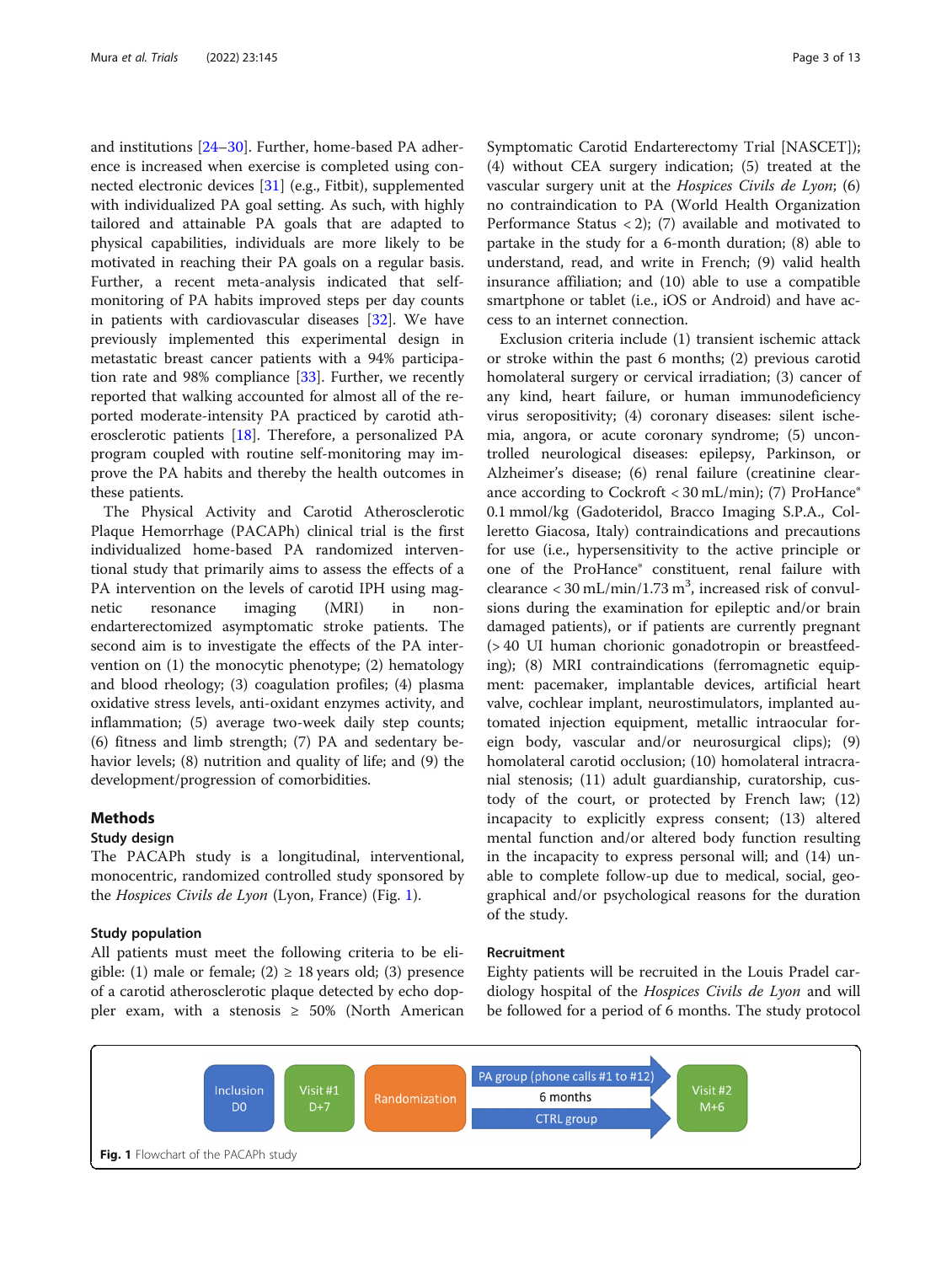and the patient's rights for human clinical research will be proposed and explained to the patients by their vascular surgeon. Those patients willing and able to agree to the terms of study enrollment will be included after written informed consent is obtained. The investigator and the patient will sign two copies of the consent form, and the investigator and patient will each keep one copy. On the consent form, participants will be asked if they agree to the use of their data should they choose to withdraw from the trial at any time. Participants will also be asked for permission for the research team to share relevant data with other personnel from the universities taking part in the research study or from regulatory authorities, where relevant. This trial involves collecting biological specimens for storage.

#### Randomization

At the recruitment visit, patients will be randomly assigned (1:1 ratio) using an electronic case report form (eCRF; ENNOV Clinical, CSOnline 7.5.720.1) to either (1) a 6-month individualized home-based PA intervention with a FitBit activity tracker or (2) a control group without an activity tracker or PA intervention (detailed below).

## Six-month physical activity intervention Interventional group

Patients randomized into the PA intervention group will receive a "FitBit Alta HR" activity tracker (FitBit, CA, USA) to wear during daytime hours  $({\sim}7 \text{ h/day})$  throughout the 6-month intervention period. The final PA goal of this study is for patients to meet an average of 6000 steps/day or—if they already meet 6000 steps/day at inclusion—to increase the average steps/day count by 30% as compared to their baseline average steps/day count. During the first visit, the clinical research assistant will download the "Fitbit" mobile application onto the patients' respective mobile or tablet device and connect the tracker to laboratory equipment in order to transfer data via Bluetooth. The PA instructor will give patients instructions on how to use both the activity tracker and mobile application. Data on patients' activity will be immediately available to the PA instructor through the "FitBit" dashboard. After visit #1, patients will wear the activity trackers without any PA guidance or objectives provided by study personnel. Patients will be contacted via telephone by the PA instructor every 14 days throughout the 6-month intervention. During the first phone call, the PA instructor will propose a personalized daily step goal according to the number of daily steps voluntarily done by the patient in the first 14 days that is both within the patients' capability and preference level, as well as is agreed upon by both the PA instructor and patient. Then, during each of the successive phone calls (calls #2–12) and based on the daily step count achieved during the 14 preceding days, the PA instructor will adapt the future daily step count goals as appropriate to ensure the final daily step goal will be reached. The goal may be increased, maintained, or even decreased if the previous goal is too difficult to reach. During phone calls, the PA instructor will also inquire about any other potential problems experienced by the patient with respect to the tracker, the application, and/or the PA practice. Throughout the intervention, a phone line will be available for patients to contact the study team for any questions or any concerns.

## Control group

Patients randomized into the control group will only wear the activity tracker for 14 days following visit #1 and 14 days before visit #2 in order to measure daily walking habits and step counts. No recommendations regarding PA will be proposed during the study period. They will continue to be followed according to their usual care.

#### Evaluations modalities

Firstly, the investigator surgeon will complete a clinical and physical examination in order to deliver a PA noncontraindication certificate for each patient. Patients will then have two separate visits at the hospital dedicated to the study. A first baseline study visit  $(\#1; Fig. 1)$  $(\#1; Fig. 1)$  will be scheduled within a month of the granting of the PA non-contraindication certification in order to perform the para-clinical measurements. At the end of the study, all tests will be repeated during visit #2 and compared with those performed during visit #1. Upon completion of visit #2, enrolled patients will be terminated from the study. For both study visits  $(\#1 \text{ and } \#2)$ , the PA instructor will perform the physical assessments, and blood samples will be taken by a registered nurse. Intercurrent care and/or additional drug use is permitted during the duration trial, if applicable. After the cessation of the trial, the patients' usual clinical care can resume, if applicable. There is no anticipated harm or compensation for trial participation.

## Data collection

All collected data will be imputed and stored in an electronic case report form and stored securely on a password-protected encrypted computer.

## MRI—primary objective

The MRI will be completed by a radiologist from the local radiology department. Imaging will be performed on a 3-Tesla high-resolution MRI (3 T-HR-MRI; Ingenia scanners, Philips Healthcare, Best, The Netherlands) with a dual surface coil (Sense Flex S; Philips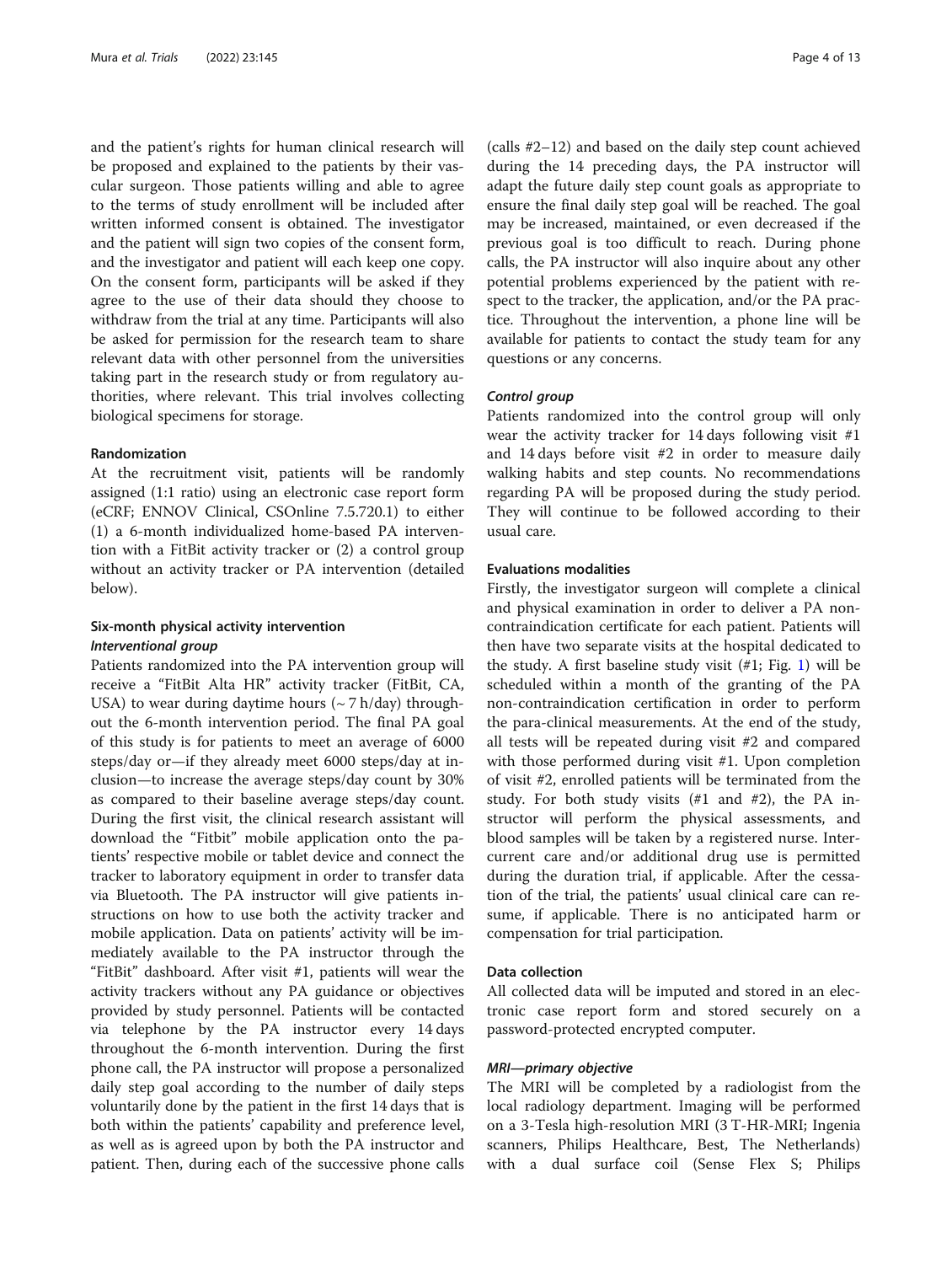Healthcare). After employing a survey to determine the carotid bifurcation position, the time of flight and T1 and proton density-weighted sequences will be acquired and centered on the identified carotid plaque perpendicular to the main carotid axis. Contrast-enhanced MR angiographic coronal images will be obtained before and during an injection of 30 mL of a gadolinium-based contrast agent (ProHance®, Bracco Imaging S.P.A., Colleretto Giacosa, Italy) followed by a 10-mL saline flush delivered at 2 mL/s. Finally, six T1-weighted slices will be repeated 5 min after the gadolinium injection, at the same level and with the same parameters as the T1 weighted pre-injection sequence.

Before semi-quantitative analysis, all images will be rated by experts (i.e., radiologist and vascular physician), in order to assess the image quality based on a 5-point scale dependent on the overall signal-to-noise ratio [\[34](#page-11-0)]. Images with a score of less than three will be excluded from the analysis. The images will be assessed by two experts independently, and both experts will be blinded identification factors. Disagreement between experts will be solved by consensus, if applicable. The degree of carotid artery stenosis will be assessed using MR angiography according to NASCET criteria. Fibrous cap rupture and large lipid cores (> 50% of the vessel wall thickness) will be rated as 0 (absent) or 1 (present). The presence of IPH and calcifications will be rated as 0 (absent), 1 (minor), 2 (moderate), or 3 (major). Thrombus will not be recorded. Juxtaluminal hemorrhages will be deemed as IPH, and the fibrous cap status will be recorded regardless of the presence or absence of IPH. Both experts will visually analyze signal changes in the vessel walls in the post-contrast images and will compare them to corresponding pre-contrast images and will complete contouring of the region of interest where uptake is found. Using in-house software for manual image registration, the mean signal intensity (SI) for each region of interest will be measured and normalized to the SI in the adjacent sternocleidomastoid muscle. The percentage of SI change will be automatically calculated as follows: (post-SI plaque  $\times$  pre-SI muscle)/(pre-SI plaque × post-SI muscle). Precautions will be taken to exclude images with prominent flow artifacts. When pre- and post-contrast images cannot be co-registered, data will be excluded from the analysis. Gadolinium contrast enhancement will be characterized by its localization in the plaque (i.e., fibrous cap, shoulder region, or centrally located within the plaque).

## Blood sampling

Blood will be sampled in one citrate tube, three ethylenediaminetetraacetic acid (EDTA) tubes, and two heparin tubes. Experiments will be performed within the first 4 h post-collection. One EDTA tube will be taken after an overnight fast and a sufficient period of time after any acute anti-inflammatory treatments, in order to determine lipidic content (i.e., total cholesterol, highdensity lipoprotein cholesterol, low-density lipoprotein cholesterol, triglycerides), complete blood count (i.e., erythrocytes, leucocytes, neutrophils, lymphocytes, monocytes and platelet content, hematocrit), fasting glucose, and fibrinogen content.

Two 3-mL heparin tubes will be used to determine monocytic phenotype. Peripheral blood mononuclear cells will be isolated from whole blood using a Ficoll (Ficoll Paque PREMIUM, Cytiva, UK) gradient. Approximately 9.10<sup>6</sup> peripheral blood mononuclear cells will be incubated for 1 h at 37 °C in a 12-well plate in a complete growing medium (95% RPMI 1640, 1% penicillin/streptomycin (10,000 U), 1% sodium pyruvate, 1% HEPES 1 M, 1% MEM vitamins 100X, 1% non-essential amino acids solution, 0.1% 2-mercaptothanol 50 nM), then washed with PBS to remove non-adhering lymphocytes. Roughly one-third of the monocytes will be saved for immediate labeling (see below) and the remaining monocytes will be incubated at 37 °C for 4 h both with and without lipopolysaccharide (LPS), after which point will be processed for labeling. The labeling procedure will include incubation with a Fc receptor blocking solution (FcR Blocking Reagent human, Miltenyi Biotech, Germany) for 30 min to saturate monocyte Fc receptors. FITC-conjugated anti-CD14, PE-conjugated anti-CD16 (both Miltenyi Biotech, Germany), and APC-conjugated anti-CD142 (eBioscince, MA, USA) antibodies will be added for 30 min at 4 °C. Controls included isotypematched antibodies. The analysis will be performed using a BD FACSCanto II (Becton Dickinson, NJ, USA) flow cytometer.

One 4-mL EDTA tube will be used to analyze hematological and hemorheological parameters (Uyuklu et a. 2009, Connes et al. 2009 and Baskurt et al. 2009). Blood viscosity will be measured using a cone-plate viscometer (Wells-Brookfield, CPE-40 spindle, Canada), at 25 °C with different shear rates, from 11.25 to 225 s−<sup>1</sup> . Hematocrit levels will be determined using micro-centrifugation of a small glass capillary filled with 50–60 μL of whole blood. The hematocritto-blood viscosity, which corresponds to a hemorheological oxygenation index, will be calculated by dividing the hematocrit by blood viscosity at each shear rate. RBC deformability will be measured by ektacytometry (LORRCA®; Mechatronics Instruments BV, AN Zwaag, the Netherlands) at nine shear stresses ranging from 0.3 to 30 Pa at 37 °C. After normalization to 40% hematocrit, RBC aggregation and disaggregation thresholds (i.e., the strength of RBC aggregates) will be measured by syllectometry with the LORRCA<sup>®</sup> at 37 °C. All measures will be performed according to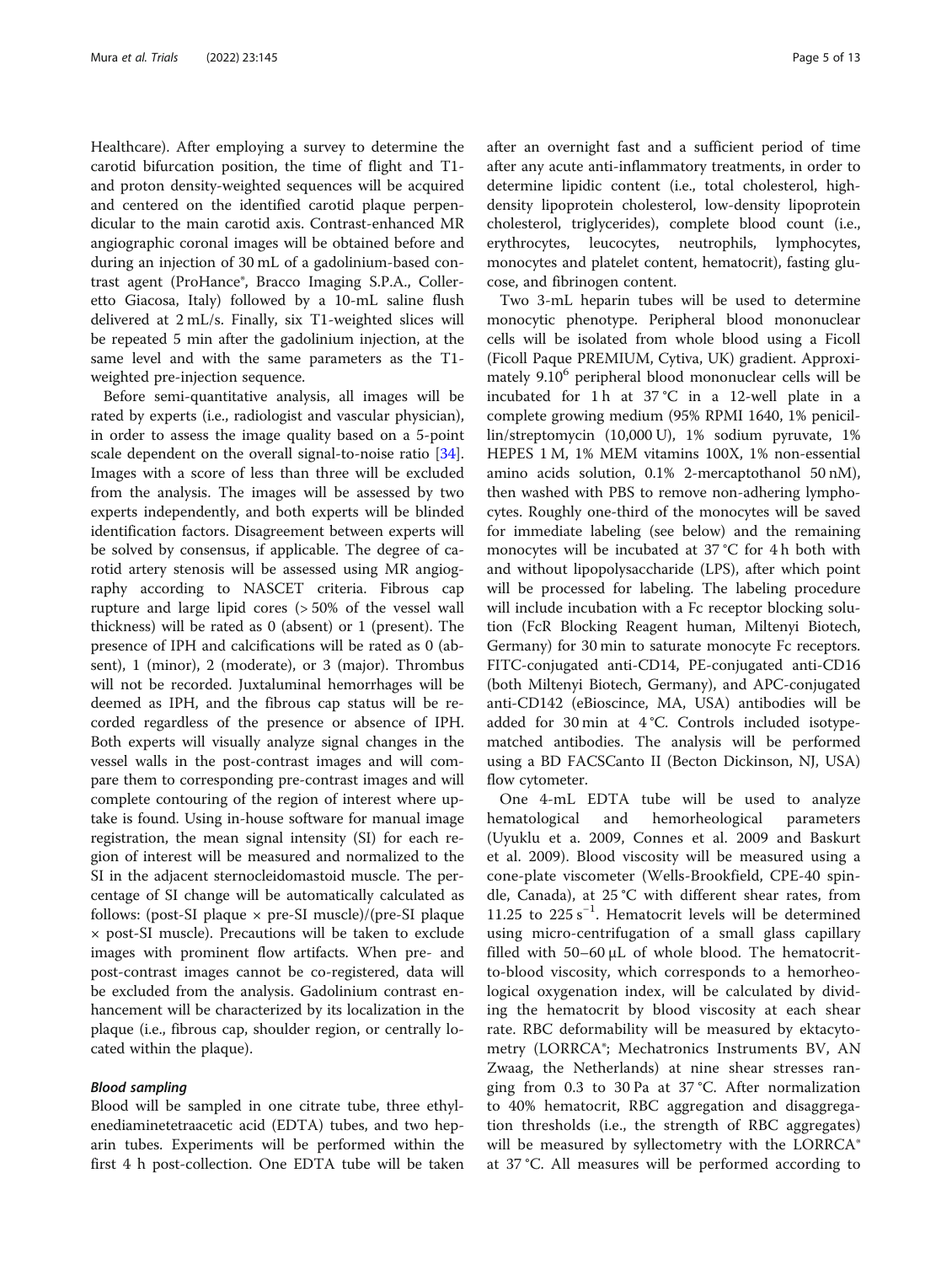the international guidelines for hemorheological analysis [\[35](#page-11-0)].

One 3-mL citrated blood sample will be used for coagulation measurements within the first 4 h postcollection. A complete blood count will be done on total blood samples. Half of the blood will be used for ex vivo clot formation according to protocols from previous studies [\[36,](#page-11-0) [37\]](#page-11-0) with and without tissue factor [\[38](#page-11-0)]. After a 2-h incubation at 37 °C, the formed clot will be weighed and a complete blood count will be done on the remaining serum in order to quantify RBC that were excluded from the clot. The remaining blood will be used to analyze clot kinetics with a rotative thromboelastometer ROTEM® (TEM International, Germany) in EXTEM mode [\[39\]](#page-11-0). Blood will be incubated for 1 h at 37 °C both with and without tissue factor in order to evaluate clot initiation, propagation, and lysis.

The last 4-mL EDTA tube will be immediately centrifugated for 10 min at 1500 rpm to collect plasma in 1 mL microtubes which will be frozen at − 80 °C for subsequent analysis. After all samples are collected, patients' plasma will be used to determine the level of several oxidative stress markers (i.e., 8-hydroxy-2-deoxyguanosine, malondialdehyde, and advanced oxidation protein products), the activities of several antioxidant enzymes (i.e., superoxide dismutase, glutathione peroxidase, and catalase), and the nitric oxide metabolism-related products and cytokines (i.e., Interleukin (IL) 1β, TNFα, IL-4, IL-6, IL-10, and IL-12) will also be measured.

## Physical activity fitness

The Alta HR FitBit device will be worn on the nondominant wrist of patients for the 14 days following the clinical visits (#1 and #2). The connected device will be used to measure the daily step count achieved by each patient.

Considering skeletal muscle mass as an important factor in the maximal level of strength [\[40\]](#page-11-0), thigh volume will be evaluated according to the international standards for anthropometric assessments [[41\]](#page-11-0). Thus, lower limb strength will be measured using an isometric quadricep strength test (DFS II, Chatillon Force Measurement, AMETEK STC, USA). While sitting on a chair with a knee angle of 90° and a hip angle of 110°, the patients' dominant leg will be immobilized and attached to a force gauge and the patient will be asked to proceed as if to complete a full extension of the leg. Patients will be asked to attempt to extend their leg one time for 3 s at 50 N, then at 75 N and 100 N as a warm-up. Between each test and after a 2-min interim recovery to avoid any skeletal muscle fatigue [\[42\]](#page-11-0), the patient will be asked to extend three times as hard as possible for a 3-s duration. Patients will be encouraged to complete their best and highest performance [\[43](#page-11-0), [44](#page-11-0)]. The highest measured value of maximal isometric quadricep strength will be expressed as a function of defatted dominant leg volume.

Walking endurance will be measured by the 6-min walking test (6MWT) which has been validated to reliably determine the maximum distance a patient is able to walk in 6 min  $[45]$  $[45]$ . Patients will be asked to walk as far as possible for 6 min between two cones placed 25 m apart in a straight corridor. After completing the walking task, patients will lay down for 15 min. At the end of the test, the total length walked (m) will be recorded. Borg's perceived effort rate  $[46]$  (from 1 to 10), arterial oxygen saturation (SpO<sub>2</sub>, %), heart rate (bpm), and both systolic and diastolic blood pressures (mmHg) will be taken at three time points: [[1\]](#page-10-0) after a 10-min supine rest period, [[2\]](#page-10-0) immediately post-test in a supine position, and [\[3](#page-10-0)] 10 min after the end of the test. Oxygen uptake  $(VO<sub>2</sub>)$ , expired carbon dioxide (VCO<sub>2</sub>), and ventilation will be recorded continuously using a face mask with a Metamax3b® analyzer (Cortex Biophysik, Leipzig, Germany), from 10 min before the 6MWT until 15 min after the 6MWT. The mean absolute (L/min) and relative (mL/ min/kg) oxygen consumption and respiratory quotient will be measured at rest, at oxygen plateau during the 6MWT, and 10 min after the 6MWT.

## Determination of lower extremity peripheral arterial disease (LE-PAD)

Identification of patients with LE-PAD is of interest as polyvascular atherosclerotic diseases disorders (i.e., carotid and peripheral artery disease) may induce more severe atherosclerotic effects [\[47\]](#page-12-0) and mobility limitations  $[$ ]<sup>-24</sup> as compared to patients with only carotid plaques. LE-PAD patients among the cohort will be identified using the ankle brachial index (ABI) calculated as the ratio between the anterior and posterior tibial arteries of each limb and the highest brachial systolic blood pressure. Arterial pressure of the anterior and posterior tibial arteries of both ankles will be measured using a Doppler probe (HUNTLEIGH Doppler Mini Dopplex D900, Sega Electronique, France). For each limb, the highest value of ABI will be considered, and the lowest of the two values will serve as the final ABI [\[48](#page-12-0)]. ABI measurements will be done first at rest and repeated after the 6MWT. A normal ABI value is within the range of 0.91 and 1.4.

## Cognitive function

Since atherosclerotic patients may have impaired cognitive function [\[49](#page-12-0), [50\]](#page-12-0), cognitive capacities will be assessed using the Folstein mini-mental questionnaire [[51\]](#page-12-0) and, depending on patients performance, will necessitate the following questionnaires to be completed. A score will be derived by summing each point successfully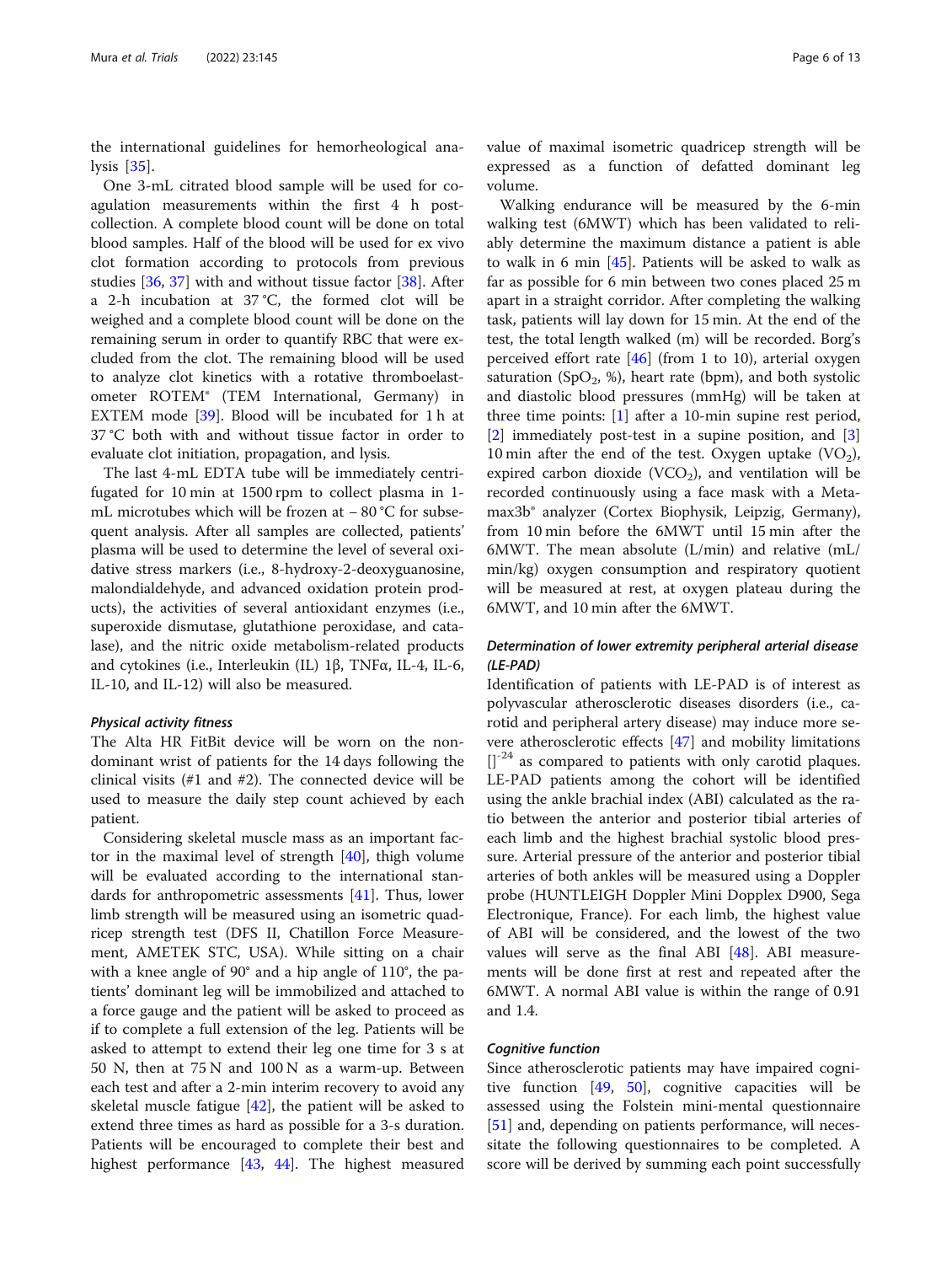answered, with scores ranging from 0 to 30. For those with a score greater than  $27 \, [52]$  $27 \, [52]$  $27 \, [52]$ , the following questionnaires will be completed.

## Sedentary behavior

The daily amount of time spent being sedentary will be assessed by the Sedentary Behaviour Questionnaire [\[53](#page-12-0)]. Patients will be asked to estimate the time spent sitting or lying during nine activities (i.e., work, television, computer, meals, listening music, with friends/family, travels, leisure, and nap). Each answer will be summed to estimate the daily sitting time, expressed in min/day.

## PA level and duration

Weekly PA levels and intensity will be assessed by the Global Physical Activity Questionnaire (GPAQ) characterizing walking trips or moderate to intense PA at work or during leisure time [\[54](#page-12-0), [55](#page-12-0)] and expressed in [metabolic equivalent of task]-min/week.

## **Nutrition**

The National Nutrition Health Plan (PNNS) questionnaire [[56\]](#page-12-0) will be used to characterize the quality and quantity of patients' food intake [[57\]](#page-12-0), with scores ranging from 10 to 117.

#### Quality of life

Quality of life will be assessed using the EuroQol-5 Dimensions-5 Levels (EQ-5D-5L) questionnaire adapted for the French population in order to quantify mobility, autonomy, current activities, pain, anxiety, and depression [\[58\]](#page-12-0) with scores ranging from 5 to 25 and a selfreported health evaluation ranging from 0 to 100%.

Tobacco consumption will be evaluated in a pack-year format as a function of daily consumption and total duration of active smoking.

#### Anthropometrics

Anthropometric characteristics including height (cm), weight (kg), skin fold (mm), and waist (cm) and hip (cm) circumference will be collected for each patient. Fat percentage will be calculated using the skin fold sum method equations [\[59](#page-12-0)] specifically for bicipital, tricipital, subscapular, and supra-iliac folds. Waist circumference will be measured around the abdomen at the midpoint between the last floating rib and the iliac crest. Hip circumference will be measured at the tip of the pubis. Body mass index will be calculated as the body weight in kilograms divided by the square of the height in meters  $\left(\frac{\text{kg}}{\text{m}^2}\right)$ .

## Clinical data

Clinical data will be collected by the investigating surgeon, including date of birth, sex, resting heart rate,

resting systolic and diastolic blood pressures, side, and percentage of stenosis. Personal medical history will be thoroughly gathered by the clinical research associate for any previous or current conditions such as acute coronary events, arterial retinal thrombosis, stroke, transient ischemic attack, myocardial infarction, peripheral arterial disease of the lower limbs, hypertension, type 2 diabetes, and/or dyslipidemia. The date of relevant events, duration, and associated treatments will also be reported. Additionally, patients will be asked for any known relevant familial medical history.

#### Data management and monitoring

Throughout the trial, the sponsor of the project, the Hospices Civils de Lyon (contact: Director of Innovation and Research Department) will be responsible for the monitoring of patients.

## Collecting and data management

Patients will be identified using unique identification codes, including inclusion row, and the first letter of their first and last names. The investigator will be responsible for maintaining the anonymity of each patient in the study. Information will be collected for each patient at a defined timeline (Table [1\)](#page-7-0) and reported in a standardized observation document filled out by the investigator or the co-investigator.

The source documents include the original documents, data, and files, from which the data concerning the trial patients will be stored in an eCRF by the vascular surgery department clinical research associates. The investigator will be the sole person allowed to authorize access to the study source data during monitoring, audit, or inspection visits. Data from the FitBit®, Metamax®, flow cytometry, ROTEM®, and LORRCA® will be extracted from the local password-protected computers and stored on a LIBM password-protected computer that can be accessed only by registered investigators (MM, LDK, JL, VP, AM). All row data will be checked monthly by the investigator to ensure that all protocols and ethical guidelines for data collection and analyses are followed. An interim analysis will be done by the statistician (VP) after half of the patients finished the protocol ( $n = 40$ ) and again after every 10 additional patients. If the primary objective is reached (i.e., decrease in IPH scores in the PA group), the study will be terminated by the decision of the principal investigator (AM). Study data will be entered through the eCRF hosted on the ENNOV CLINICAL software, which allows for realtime data quality control. In order to meet the regulatory requirements, the software complies with the recommendations concerning computerized systems for management of clinical trials and electronic signature and standards. Connection to such server is made through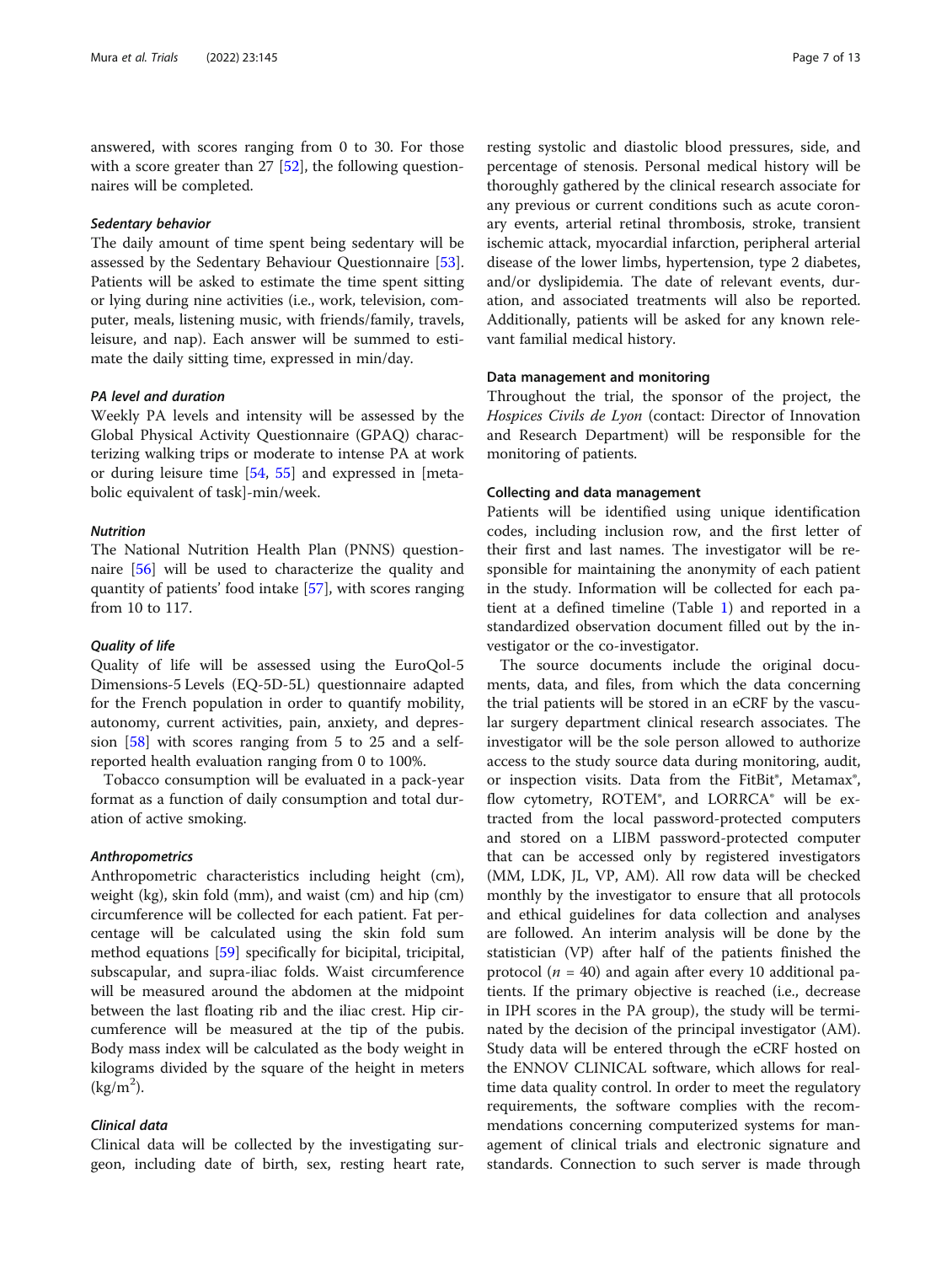## <span id="page-7-0"></span>Table 1 Data collection schedule for the PACAPh study in both groups

|                                                         | <b>Initial consultation</b><br>D0 | Visit #1<br>$D7 \pm 7D$ | Follow-up phone calls<br>Every 2 weeks | Visit #2<br>$M6 \pm 15$ D |
|---------------------------------------------------------|-----------------------------------|-------------------------|----------------------------------------|---------------------------|
|                                                         |                                   |                         |                                        |                           |
| <b>Medical history</b>                                  | $\chi$                            |                         |                                        |                           |
| <b>Clinical data</b>                                    | X                                 |                         |                                        | $\chi$                    |
| Pregnancy tests (only for females of child-bearing age) | $\chi$                            |                         |                                        | $\chi$                    |
| Magnetic resonance imaging                              | $\chi$                            |                         |                                        | $\chi$                    |
| <b>Blood sampling</b>                                   |                                   |                         |                                        |                           |
| Complete blood count and lipid content                  |                                   | $\chi$                  |                                        | $\chi$                    |
| Cytometry                                               |                                   | Χ                       |                                        | X                         |
| Hemorheology                                            |                                   | $\chi$                  |                                        | $\chi$                    |
| Coagulation analysis                                    |                                   | $\chi$                  |                                        | $\chi$                    |
| Bioassays                                               |                                   | Χ                       |                                        | $\chi$                    |
| Physical activity level                                 |                                   |                         |                                        |                           |
| Isometric quadricep strength                            |                                   | X                       |                                        | $\chi$                    |
| 6MWT                                                    |                                   | $\chi$                  |                                        | $\chi$                    |
| <b>Questionnaires</b>                                   |                                   |                         |                                        |                           |
| Cognition (Folstein mini-mental)                        |                                   | $\chi$                  |                                        | $\chi$                    |
| Sedentary behavior                                      |                                   | X                       |                                        | $\chi$                    |
| PA (GPAQ)                                               |                                   | X                       |                                        | $\chi$                    |
| Nutrition (PNNS)                                        |                                   | X                       |                                        | X                         |
| Quality of life (EQ-5D-5L)                              |                                   | $\chi$                  |                                        | X                         |
| Tobacco consumption                                     |                                   | Χ                       |                                        | X                         |
| Anthropometrics                                         |                                   | $\chi$                  |                                        | $\chi$                    |
| Compliance                                              |                                   |                         | X                                      | $\chi$                    |
| Adverse event assessment                                |                                   | $\chi$                  | $\chi$                                 | $\chi$                    |
| Activity tracker (PA group only)                        |                                   |                         |                                        |                           |
| Steps/day                                               |                                   |                         | Continuously                           |                           |

the use of a unique password and identifier specific to each user, which will only give access to patient data. An audit function can be integrated to the software, allowing traceability of the date collected as well as any further modifications completed. The encrypted data will then be transmitted to the department responsible for data management via a secure internet connection.

The individual data necessary for the analysis will be as follows:

- Entered into eCRF as obtained, whether they are clinical or para-clinical data
- Anonymized by the investigator
- All filled-in; missing data must be justified

Firstly, the data will be checked and validated by the clinical research associates or the investigator from the source document. The data manager will use computerized consistency tests in order to flag the presence of non-standard, missing, aberrant, or inconsistent data

throughout the data entering process. Each inconsistency identified in the eCRF will be subject to a request for a modification that must be justified. Once the required data are entered, checked, and validated, the study database will be locked. The maintenance and security of the database will be the responsibility of the Innovation and Research Department of the study sponsor.

The computer database and any modifications will be saved and available by the Innovation and Research Department of the Hospices Civils de Lyon. The locking and exportation of the database will be done in accordance with the usual procedure of the Innovation and Research Department.

## Monitoring and quality control

An independent data and safety monitoring board will be formed for any potential pathophysiological and/or PA issues and will be operated by the study promoter. Members will not have any financial or scientific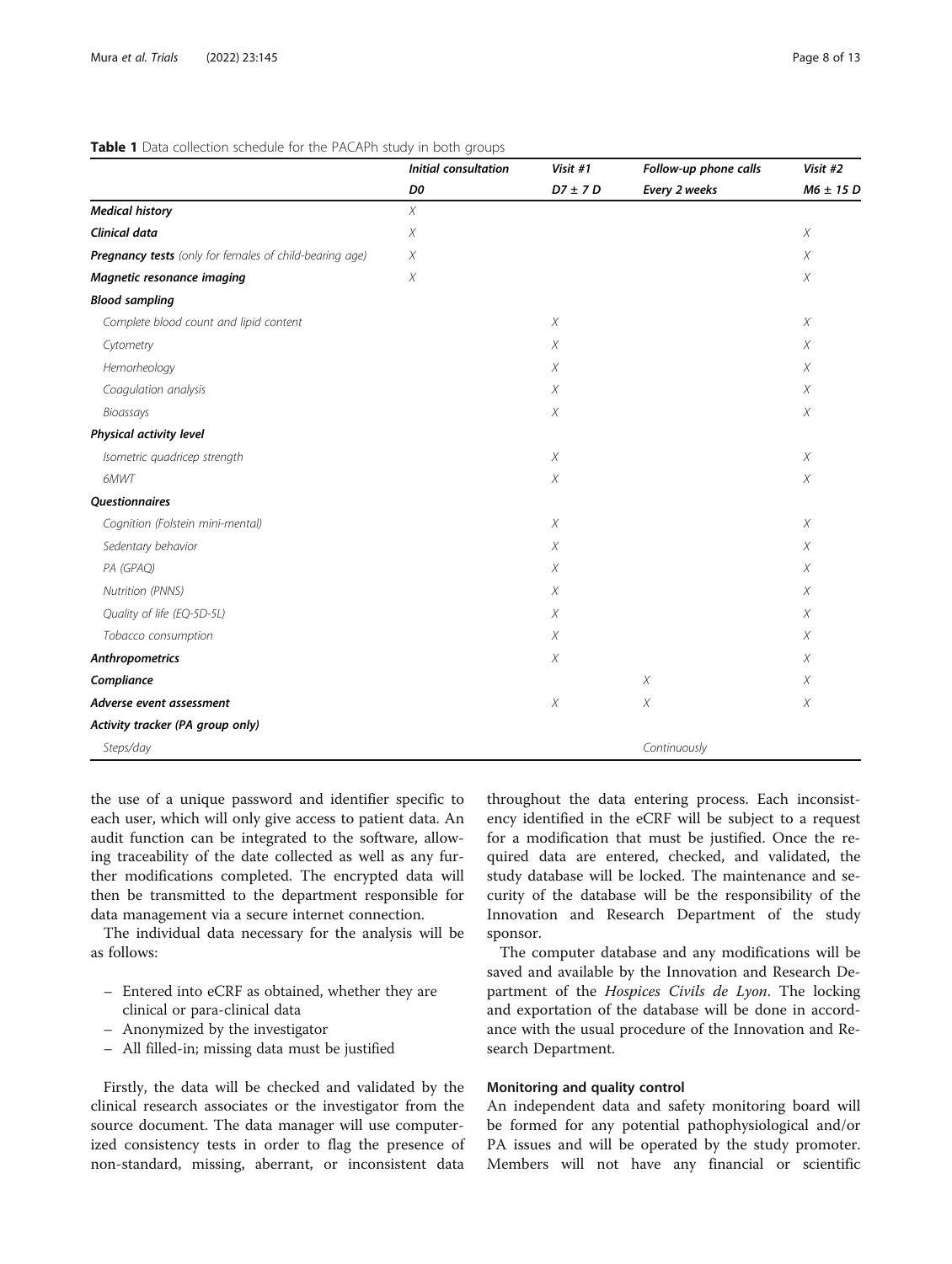conflicts of interest with the PACAPh trial. The monitoring board will be composed of clinical research associates with experience in clinical trial monitoring. The objective of the monitoring board will be to ensure the safety of trial patients as well as maintain the scientific integrity of the trial by monitoring the data. The monitoring board will aim to meet approximately every 6 months during the trial period. There are no pre-defined statistical guidelines for the premature termination of the study. As the risk to develop serious adverse events (AE) linked to the intervention are low, no steering committee was planned.

## Adverse event reporting and harms

Any AE or serious AE (i.e., any incidents leading to hospitalization) that occur from the signing of the consent to the exiting of the study will be reported by an investigator to the Innovation and Research Department by filling out an incident report form. The Innovation and Research department will (1) assess the causal link between the protocol and the AE and/or serious AE, (2) assess whether the AE is expected or unexpected (i.e., defined in the protocol), and (3) declare all serious and unexpected AE within the regulatory deadlines to the Health Authorities and the Ethics Committees concerned and inform the investigators.

Study-related and serious AE including all ischemic events, falls leading to injuries such as sprains or broken bones whether or not requiring hospitalization or leading to death, and AE not related to the study such as household accidents (e.g., falls, cuts) will be recorded during the trial. All types of AE occurring during the study will be followed-up until resolution, as necessary. The study will be paused immediately if reports of a serious AE are filed and will not resume until after inquiry from the promoter. If it is determined that the study is not the cause of the serious AE, the study will resume. If the study is determined to be the cause of the serious AE, the study will be terminated.

## Statistical analysis

#### Sample size

Based on the results of Mury et al. 2019 [\[18](#page-11-0)], the intended samples size was calculated using G\*power for between-factor repeated measures. An a priori power calculation based on a medium effect size  $(f = 25, \alpha =$ 5%, 1−β = 0.85) resulted in the requirement of 74 patients. Considering an 8% attrition rate, we will aim to recruit 80 patients.

## Statistical methods for primary and secondary outcomes

Analyses will be performed on the intent-to-treat population. Patient characteristics will be described at visits #1 and #2 using the mean and standard deviation, and frequency and percentage for continuous and discrete data, respectively. For the primary outcome, the evolution of IPH as determined through MRI between baseline (visit #1) and the end of the study (visit #2) in both groups will be evaluated using a two-way analysis of variance (ANOVA). For the secondary outcomes, time and group effects will be analyzed. Two-way ANOVA with Bonferroni post hoc corrections will be used to explore the potential effects of PA on quantitative variables. A  $\chi^2$  test will be used to analyze the effects on qualitative data. In addition, biological, psychological, and clinical outcomes will be analyzed using a multiple linear regression considering potential confounders such as age, biological sex, treatment (PA vs. control), and comorbidities. All statistical analyses will be performed using the Rstudio software (1.8.2, Boston, MA, USA). The significance level will be set at  $p < 0.05$ .

An adherence-adjusted analysis will be performed on the outcomes if there is more than 4% non-adherence to intervention (i.e., non-achievement of final PA steps/day goals) or differential adherence across intervention (i.e., increase, stabilization or a decrease in steps/day count). An analysis of missing data at visit #2 will be performed in order to determine factors associated with the missing data profile. Multiple imputation methods and sensitivity analysis (i.e., propensity score) will be performed for missing data to elucidate the potential influence of missing responses. All analysis, including methods used to handle missing data, will be fully described in the statistical analysis plan.

## Ethics and reglementary aspects

The research will be conducted in accordance with the French regulations in the application, in particular, the provisions relating to research involving humans: Law No. 2012 − 300 of March 5, 2012, relating to research involving humans and its implementing decrees (Decree No. 2016 − 1537 of November 16, 2016, relating to research involving humans, Decree No. 2017 – 884 of May 9, 2017, amending certain regulatory provisions relating to research involving humans), the laws of Bioethics (if applicable), Law No.  $78 - 17$  of January 6, 1978, as amended, relating to Computing, Files and Freedoms, the Declaration of Helsinki, and Good Clinical Practices.

The information intended for trial patients will include all elements defined in Law No. 2012 – 300 of March 5, 2012, relating to research involving the human person (*Jardé* Law) and will be written in layman's terms and in a language understandable to the patients. The sponsor of the study, Hospices Civils de Lyon, has taken out a civil liability insurance contract for the entire duration of the study with the Société Hospitalière d'Assurance Mutuelle guaranteeing its own civil liability as well as that of any party involved in the conduct of the trial,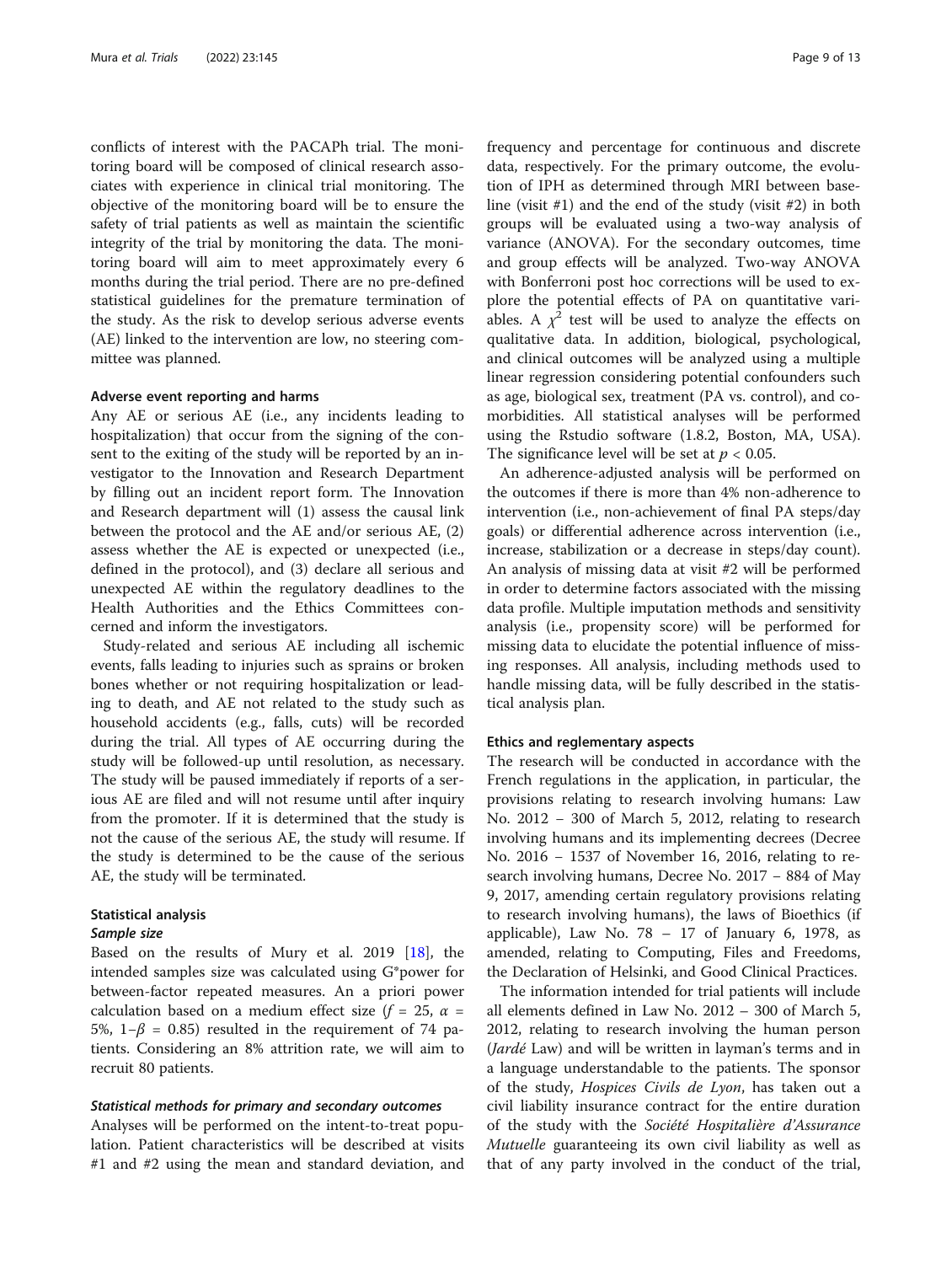regardless of the nature of the links between the patient and the sponsor.

The data recorded during this research are subjected to computer processing under the responsibility of the Hospices Civils de Lyon, the sponsor, in accordance with the law n ° 78 − 17 of January 6, 1978, as amended relating to the information technologies, files, and freedoms.

## **Discussion**

Within the last decade, it has been suggested that CEA surgery is not appropriate or necessary for all asymptomatic stroke patients [[4](#page-10-0)]. According to a recent metaanalysis [\[60](#page-12-0)], at least half of males aged 65 years old and older have carotid plaques. Thus, there is a new category of patients that present with detectable carotid stenosis, yet will not undergo CEA surgery based on the low/mild severity of their plaque vulnerability. At this point, secondary preventative measures should aim to maintain plaque stability and limit the degradation of the plaque at risk of rupture. It is suggested that PA should be encouraged for these patients to maintain carotid plaque stability, on the basis of lower histologic IPH in patients with higher levels of PA [\[18](#page-11-0)]. However, these recommendations are mainly based on the results of crosssectional studies. Therefore, this highlights the need for a longitudinal intervention study to provide the strongest and most accurate level of proof to validate the beneficial effects of PA in this population. To our knowledge, this study will be the first longitudinal trial that aims to assess the effects of a PA intervention using walking practices on plaque stability and MRI to assess such changes in carotid atherosclerotic patients.

We hypothesize that a home-based PA intervention will reduce IPH in carotid atherosclerotic patients who have not undergone CEA surgery. If our hypothesis is confirmed, benefits for patients may include improvements in stroke risk factors through decreasing IPH [[18](#page-11-0)] as well as circulating factors associated with negative prognoses [[19,](#page-11-0) [20](#page-11-0), [61\]](#page-12-0). Moreover, according to previous cross-sectional studies [[19,](#page-11-0) [20](#page-11-0)], moderate PA may be more beneficial on IPH and monocytic phenotypes than intense PA for these patients, suggesting walking as an important therapy tool for this population. Similarly, moderate-intensity PA may be more efficient in reducing the pro-thrombotic state in coronary patients as compared to high-intensity PA [[14\]](#page-11-0). Patients may also have improved quality of life and autonomy by increasing their walking ability and distances around their respective communities. In addition, we hypothesize that LE-PAD cohort patients will not respond in a similar fashion as compared to non-LE-PAD cohort patients regarding clinical parameters and carotid plaque features. Given the high rate of instability in carotid plaques (39.5%) observed in lower extremity peripheral arterial

disease patients [[62](#page-12-0)], the use of a systematic evaluation of vascular lower limbs state by ABI and personalized PA programs in these patients would be useful to individualize their therapeutic care.

To our knowledge, MRI has not yet been used in a longitudinal study aimed at assessing the evolution of carotid IPH and other instability criteria (i.e., calcifications and lipidic core volume). In a recent review [\[63](#page-12-0)], we proposed that MRI is likely the most effective way to diagnose in vivo carotid IPH. The results of this study should therefore provide information on the relevancy and efficiency of MRI for the monitoring of carotid plaque IPH in response to PA interventions.

Our PA program is based on home-based cardiovascular rehabilitation. Implemented at a larger scale, homebased cardiovascular rehabilitation could thus blunt the disparities in the care, such as work commitments or distance from the hospital  $[64]$  $[64]$ , and service accessibility especially for those in rural communities [\[65](#page-12-0)]. Moreover, as elderly patients are more subject to social isolation, especially during the current COVID-19 pandemic situation, frequent phone calls may increase their social interaction and thus their overall morale and feelings of well-being. In addition, we will use connected activity trackers to follow and create PA goals for patients. Connected devices can be programmed to provide reminders of the daily goals and can be set to specifically fit within patient capacities, needs, and goals. However, although home-based PA programs may be an efficient way to maintain activity for cardiovascular patients [[66](#page-12-0)], without appropriate follow-up assessments, adherence may suffer from the lack of supervision. Our intervention is well designed in order to avoid these limitations. Indeed, our intervention combines connected devices and bimonthly phone calls, which will include the setting of new daily steps goals and motivational speeches. Regular re-evaluations of daily step count goals may be an easy tool to ensure PA adherence in these patients. Further, empowering patients through the use of verbal motivation and encouragement is an extremely effective tool that can assist individuals in regaining control and ownership of their lives. It may improve self-confidence, motivation, proactivity, and capacity to act, allowing patients to become self-sufficient and self-reliant in the management of their illness, treatments, and more precisely, in the completion of their PA program [\[67](#page-12-0)]. Moreover, if the results of PACAPh study show beneficial effects on the outlined health parameters, the implementation of such kind of an intervention in the daily care of these patient at a large scale would be highly feasible and possess a very advantageous cost-effective ratio.

Finally, this research may allow for PA recommendations to be added to the medical guidelines and advice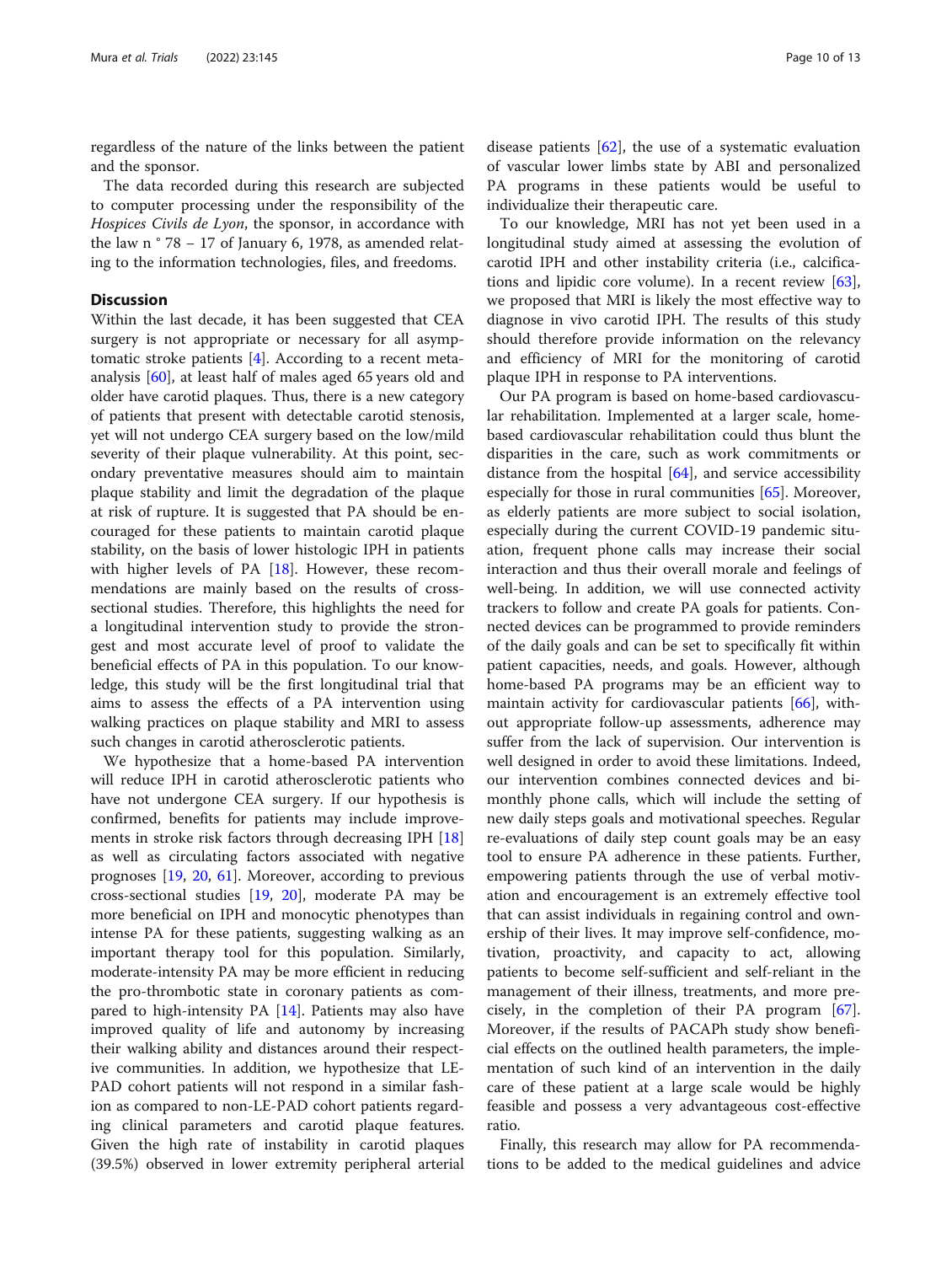<span id="page-10-0"></span>given to asymptomatic patients with marked carotid stenosis who do not undergo carotid surgery. Atherosclerotic patients are an elderly population more subject to social and geographical isolation. Therefore, compared with an intervention completed within a rehabilitation center, our home-based PA intervention will be more acceptable for these patients and their long-term health.

## Dissemination plan

The results derived from the primary and secondary outcome analyses of this project will be reported in peerreviewed journal articles. The results will also be presented at leading national and international conferences and in the PhD thesis of MM. The results will be communicated to health professionals and participants through meetings and email/letter, respectively.

## Trial status

The protocol version currently used is the 4th initially accepted on September 09, 2021, and modified on February 26, 2021. Recruitment began in December 2019 and will be completed in February 2022.

#### Abbreviations

ABI: Ankle brachial index; AE: Adverse event; CEA: Endarterectomy surgery; EDTA: Ethylenediaminetetraacetic acid; eCRF: Electronic case report form; IL: Interleukin; IPH: Intraplaque hemorrhage; LE-PAD: Lower extremity peripheral arterial disease; MRI: Magnetic resonance imaging; PA: Physical activity; RBC: Red blood cell; 6MWT: Six-minute walking test

#### Acknowledgements

None.

#### Role of sponsor

The study sponsor reviewed the protocol, managed liaison with the ethical committees, and monitors the data collection twice a year. The funders do not interfere with data collection or analysis.

#### Name and contact information for the trial sponsor

Hospices Civils de Lyon, BP 2251, 3 quai des Celestins, 69229 Lyon Cedex 02

#### Authors' contributions

MM, ER, LDK, MWG, BC, CF, PC, AL, PM, LD, EG, AM, and VP designed the study. AL, MB, NDS, PL, MA, and AM provided the patients. MM, ER LDK, CLR, and VP wrote this paper. All authors have proofread and agree with the final version of this paper.

#### Funding

The PACAPh study is funded by the Fédération Française de Cardiologie, the Nouvelle Société Française d'Athérosclérose, and FitBit. Neither of the funding bodies did participate in the design of the study, the data collection, the analysis, the interpretation of the results, or the writing of the manuscript. The Fédération Française de Cardiologie did fund the study costs, the Nouvelle Société Française d'Athérosclérose did fund the 1-year salary of an investigator (MM), and FitBit did give free "FitBit Alta HR" activity trackers.

#### Availability of data and materials

MM, ER, LDK, AM, and VP will have access to the final trial dataset. Raw data are registered in an electronical case report form (eCRF; ENNOV Clinical, CSOnline 7.5.720.1). The datasets used and/or analyzed during the current study are available from the corresponding author on reasonable request.

## **Declarations**

#### Ethics approval and consent to participate

All participants gave consent to participate in the study in agreement with the ethical approval of the present study (Comité de Protection des Personnes Sud-Méditerranée II; ID RCB: 2019-A01543-54/ SI: 19.06.21.40640); Agence Nationale de Sécurité du Médicament et des produits de santé and registered at the Commission Nationale de l'informatique & Libertés 19-366, and is registered on <http://www.clinical> [trials.gov](http://trials.gov) (NCT number: NCT04053166). Any change in the protocol has to be submitted to the approval of the National Ethics Committee that allowed the study in the first place.

#### Consent for publication

All authors gave their consent to publish the present article.

#### Competing interests

The authors declare that they have no competing interests.

### Author details

<sup>1</sup> Atherosclerosis, Thrombosis and Physical Activity, LIBM EA7424, Université Lyon 1, University of Lyon, Lyon, France. <sup>2</sup>Vascular Medicine Department, Hopital Edouard Herriot, Hospices Civils de Lyon, Lyon, France. <sup>3</sup>Vascular and Endovascular Surgery Department, Hopital Louis Pradel, Hospices Civils de Lyon, Lyon, France. <sup>4</sup>Stem Cell Environment and Skeletal Muscle Homeostasis, Institut NeuroMyoGene, CNRS UMR 5310, INSERM U1217, Université Claude Bernard Lyon 1, University of Lyon, Lyon, France. <sup>5</sup>Vascular Biology and Red Blood Cell, LIBM EA7424, Université Lyon 1, University of Lyon, Lyon, France. <sup>6</sup>Libin Cardiovascular Institute, Cumming School of Medicine, University of Calgary, 3230 Hospital Drive NW, Calgary, Alberta, Canada. <sup>7</sup> Center for Research, Montreal Heart Institute, Montreal, Quebec, Canada. <sup>8</sup>Residual Tumor & Response to Treatment Laboratory, RT2Lab Translational Research Department, INSERM, U932 Immunity and Cancer, Institut Curie, Paris University, Paris, France. <sup>9</sup>Electrical Engineering and Ferroelectrical Laboratory, INSA Lyon, Lyon, France.

## Received: 13 October 2021 Accepted: 27 January 2022 Published online: 14 February 2022

#### References

- 1. Virani SS, Alonso A, Aparicio HJ, Benjamin EJ, Bittencourt MS, Callaway CW, et al. Heart Disease and Stroke Statistics—2021 update: a report from the American Heart Association. Circulation. 2021;143:254–743 Available from: [http://ahajournals.org.](http://ahajournals.org)
- 2. North American Symptomatic Carotid Endarterectomy Trial Collaborators. Beneficial effect of carotid endarterectomy in symptomatic patients with high-grade carotid stenosis. N Engl J Med. 1991;325(7):445-53. [https://doi.](https://doi.org/10.1056/NEJM199108153250701) [org/10.1056/NEJM199108153250701.](https://doi.org/10.1056/NEJM199108153250701)
- Warlow C, Farrell B, Fraser A, Sandercock P, Slattery J. Randomised trial of endarterectomy for recently symptomatic carotid stenosis: final results of the MRC European Carotid Surgery Trial (ECST). Lancet. 1998;351(9113): 1379–87 Available from: [http://www.thelancet.com/article/S0140673697092](http://www.thelancet.com/article/S0140673697092921/fulltext) [921/fulltext.](http://www.thelancet.com/article/S0140673697092921/fulltext)
- 4. Naylor AR. Time to rethink management strategies in asymptomatic carotid artery disease. Nat Rev Cardiol. 2011;9(2):116–24 Available from: [http://www.](http://www.ncbi.nlm.nih.gov/pubmed/21989048) [ncbi.nlm.nih.gov/pubmed/21989048](http://www.ncbi.nlm.nih.gov/pubmed/21989048).
- 5. Aboyans V, Ricco J-B, Bartelink M-LEL, Björck M, Brodmann M, Cohnert T, et al. Editor's Choice – 2017 ESC Guidelines on the Diagnosis and Treatment of Peripheral Arterial Diseases, in collaboration with the European Society for Vascular Surgery (ESVS). Eur J Vasc Endovasc Surg. 2018;55(3):305–68. Available from: [https://www.ejves.com/article/S1078-5884\(17\)30454-9/abstra](https://www.ejves.com/article/S1078-5884(17)30454-9/abstract) [ct.](https://www.ejves.com/article/S1078-5884(17)30454-9/abstract) <https://doi.org/10.1016/j.ejvs.2017.07.018>.
- 6. Ross R. Atherosclerosis--an inflammatory disease. N Engl J Med. 1999;340(2): 115–26 Available from: <http://www.ncbi.nlm.nih.gov/pubmed/9887164>.
- 7. Libby P, Ridker PM, Hansson GK. Progress and challenges in translating the biology of atherosclerosis. Nature. 2011;473(7347):317–25 Available from: [http://www.ncbi.nlm.nih.gov/pubmed/21593864.](http://www.ncbi.nlm.nih.gov/pubmed/21593864)
- 8. Libby P. Inflammation in atherosclerosis. Nature. 2002;420(6917):868–74 Available from: <http://www.ncbi.nlm.nih.gov/pubmed/12490960>.
- 9. Sluimer JC, Kolodgie FD, Bijnens APJJ, Maxfield K, Pacheco E, Kutys B, et al. Thin-walled microvessels in human coronary atherosclerotic plaques show incomplete endothelial junctions relevance of compromised structural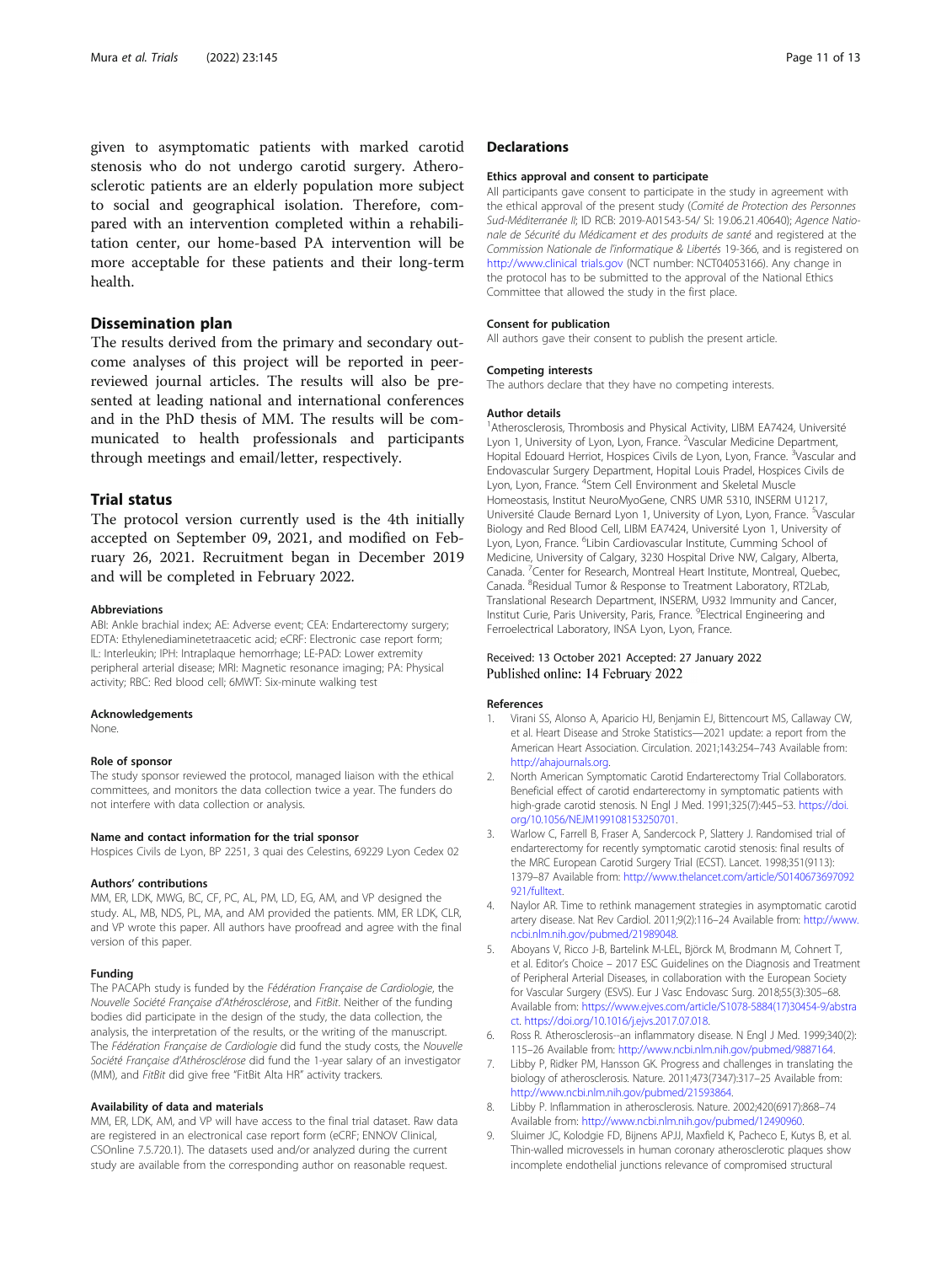<span id="page-11-0"></span>integrity for intraplaque microvascular leakage. J Am Coll Cardiol. 2009; 53(17):1517–27 Available from: [http://www.ncbi.nlm.nih.gov/pubmed/193](http://www.ncbi.nlm.nih.gov/pubmed/19389562) [89562.](http://www.ncbi.nlm.nih.gov/pubmed/19389562)

- 10. Virmani R, Kolodgie FD, Burke AP, Finn AV, Gold HK, Tulenko TN, et al. Atherosclerotic plaque progression and vulnerability to rupture: angiogenesis as a source of intraplaque hemorrhage. Arterioscler Thromb Vasc Biol. 2005;25(10):2054–61 Available from: [http://www.ncbi.nlm.nih.gov/](http://www.ncbi.nlm.nih.gov/pubmed/16037567) [pubmed/16037567.](http://www.ncbi.nlm.nih.gov/pubmed/16037567)
- 11. Haskard DO, Boyle JJ, Evans PC, Mason JC, Randi AM. Cytoprotective signaling and gene expression in endothelial cells and macrophageslessons for atherosclerosis. Microcirc (New York, NY 1994). 2013;20(3):203–16 Available from: <http://www.ncbi.nlm.nih.gov/pubmed/23121167>.
- 12. Chistiakov DA, Orekhov AN, Bobryshev YV. Contribution of neovascularization and intraplaque haemorrhage to atherosclerotic plaque progression and instability. Acta Physiol (Oxf). 2015;213(3):539–53 Available from: <http://www.ncbi.nlm.nih.gov/pubmed/25515699>.
- 13. Michel J-B, Martin-Ventura JL, Nicoletti A, Ho-Tin-Noé B. Pathology of human plaque vulnerability: mechanisms and consequences of intraplaque haemorrhages. Atherosclerosis. 2014;234(2):311–9 Available from: [http://](http://www.ncbi.nlm.nih.gov/pubmed/24726899) [www.ncbi.nlm.nih.gov/pubmed/24726899.](http://www.ncbi.nlm.nih.gov/pubmed/24726899)
- 14. Kumar A, Kar S, Fay WP. Thrombosis, physical activity, and acute coronary syndromes. J Appl Physiol. 2011;111(2):599–605 Available from: [https://](https://journals.physiology.org/doi/full/10.1152/japplphysiol.00017.2011) [journals.physiology.org/doi/full/10.1152/japplphysiol.00017.2011.](https://journals.physiology.org/doi/full/10.1152/japplphysiol.00017.2011)
- 15. Mury P, Chirico EN, Mura M, Millon A, Canet-Soulas E, Pialoux V. Oxidative stress and inflammation, key targets of atherosclerotic plaque progression and vulnerability: potential impact of physical activity. Sports Med. 2018; 48(12):2725–41 Available from: [http://www.ncbi.nlm.nih.gov/pubmed/30302](http://www.ncbi.nlm.nih.gov/pubmed/30302720) [720.](http://www.ncbi.nlm.nih.gov/pubmed/30302720)
- 16. Mathur N, Pedersen BK. Exercise as a mean to control low-grade systemic inflammation. Mediators Inflamm. 2008;2008 Available from: [https://](https://pubmed.ncbi.nlm.nih.gov/19148295/) [pubmed.ncbi.nlm.nih.gov/19148295/](https://pubmed.ncbi.nlm.nih.gov/19148295/).
- 17. Gardner AW, Montgomery PS, Zhao YD, Silva-Palacios F, Ungvari Z, Csiszar A, et al. Association between daily walking and antioxidant capacity in patients with symptomatic peripheral artery disease. J Vasc Surg. 2017;65(6): 1762–8 Available from: [http://www.ncbi.nlm.nih.gov/pubmed/28259579.](http://www.ncbi.nlm.nih.gov/pubmed/28259579)
- 18. Mury P, Mura M, Della-Schiava N, Chanon S, Vieille-Marchiset A, Nicaise V, et al. Association between physical activity and sedentary behaviour on carotid atherosclerotic plaques: an epidemiological and histological study in 90 asymptomatic patients. Br J Sports Med. 2020;54(8):469–74 Available from: <http://www.ncbi.nlm.nih.gov/pubmed/30842104>.
- 19. Mury P, Millon A, Mura M, Nicaise V, Pialoux V. Impact of physical activity and sedentary behavior on biological risk factors of carotid atherosclerotic plaque instability. Atherosclerosis. 2017;263:e150 Available from: [https://](https://www.atherosclerosis-journal.com/article/S0021-9150(17)30725-6/abstract) [www.atherosclerosis-journal.com/article/S0021-9150\(17\)30725-6/abstract.](https://www.atherosclerosis-journal.com/article/S0021-9150(17)30725-6/abstract)
- 20. Mura M, Weiss-Gayet M, Chazaud B, Millon A, Pialoux V. Associations between monocyte phenotype and physical activity. In: 3ème Congrès de Physiologie et de Biologie Intégrative. Acta Physiologica; 2019.
- 21. Bowles DK, Laughlin MH. Mechanism of beneficial effects of physical activity on atherosclerosis and coronary heart disease. J Appl Physiol (Bethesda, Md 1985). 2011;111(1):308–10 Available from: [http://www.ncbi.nlm.nih.gov/](http://www.ncbi.nlm.nih.gov/pubmed/21617083) [pubmed/21617083.](http://www.ncbi.nlm.nih.gov/pubmed/21617083)
- 22. Cox K, Burke V, Beilin L, Phillips M. The effects a home-based physical activity program on barrier and program-specific self-efficacy of older adults – the MOVES Study. J Sci Med Sport. 2017;20:e23 Available from: [https://](https://www.jsams.org/article/S1440-2440(16)30327-9/abstract) [www.jsams.org/article/S1440-2440\(16\)30327-9/abstract](https://www.jsams.org/article/S1440-2440(16)30327-9/abstract).
- 23. Smith KM, McKelvie RS, Thorpe KE, Arthur HM. Six-year follow-up of a randomised controlled trial examining hospital versus home-based exercise training after coronary artery bypass graft surgery. Heart. 2011;97(14):1169– 74 Available from: <https://pubmed.ncbi.nlm.nih.gov/21561899/>.
- 24. Neubeck L, Freedman SB, Clark AM, Briffa T, Bauman A, Redfern J. Participating in cardiac rehabilitation: a systematic review and metasynthesis of qualitative data. Eur J Prev Cardiol. 2012;19:494–503 Available from: [https://pubmed.ncbi.nlm.nih.gov/22779092/.](https://pubmed.ncbi.nlm.nih.gov/22779092/)
- 25. Inglis SC, Clark RA, McAlister FA, Ball J, Lewinter C, Cullington D, et al. Structured telephone support or telemonitoring programmes for patients with chronic heart failure. In: Cochrane Database of Systematic Reviews. Wiley; 2010. Available from: [https://pubmed.ncbi.nlm.nih.gov/20687083/.](https://pubmed.ncbi.nlm.nih.gov/20687083/)
- 26. Jones M, Jolly K, Raftery J, GYH L, Greenfield S. "DNA" may not mean "did not participate": a qualitative study of reasons for non-adherence at homeand centre-based cardiac rehabilitation. Fam Pract. 2007;24(4):343–57 Available from: <https://pubmed.ncbi.nlm.nih.gov/17630271/>.
- 27. Worringham C, Rojek A, Stewart I. Development and feasibility of a smartphone, ECG and GPS based system for remotely monitoring exercise in cardiac rehabilitation. PLoS One. 2011;6(2):e14669 Available from: [https://](https://pubmed.ncbi.nlm.nih.gov/21347403/) [pubmed.ncbi.nlm.nih.gov/21347403/](https://pubmed.ncbi.nlm.nih.gov/21347403/).
- 28. Rawstorn JC, Gant N, Direito A, Beckmann C, Maddison R. Telehealth exercise-based cardiac rehabilitation: a systematic review and meta-analysis. Heart. 2016;102:1183–92 Available from: [https://pubmed.ncbi.nlm.nih.gov/2](https://pubmed.ncbi.nlm.nih.gov/26936337/) [6936337/](https://pubmed.ncbi.nlm.nih.gov/26936337/).
- 29. Gresham G, Schrack J, Gresham LM, Shinde AM, Hendifar AE, Tuli R, et al. Wearable activity monitors in oncology trials: current use of an emerging technology. Contemp Clin Trials. 2018;64:13–21. Available from: [https://](https://pubmed.ncbi.nlm.nih.gov/29129704/) [pubmed.ncbi.nlm.nih.gov/29129704/](https://pubmed.ncbi.nlm.nih.gov/29129704/).
- 30. Haberlin C, O'Dwyer T, Mockler D, Moran J, O'Donnell DM, Broderick J. The use of eHealth to promote physical activity in cancer survivors: a systematic review. Supportive Care Cancer. 2018;26:3323–36 Available from: [https://link.](https://link.springer.com/article/10.1007/s00520-018-4305-z) [springer.com/article/10.1007/s00520-018-4305-z](https://link.springer.com/article/10.1007/s00520-018-4305-z).
- 31. Argent R, Daly A, Caulfield B. Patient involvement with home-based exercise programs: can connected health interventions influence adherence? JMIR mHealth uHealth. 2018;6(3):e8518 Available from: [https://www.ncbi.nlm.nih.](https://www.ncbi.nlm.nih.gov/pmc/articles/PMC5856927/) [gov/pmc/articles/PMC5856927/.](https://www.ncbi.nlm.nih.gov/pmc/articles/PMC5856927/)
- 32. Kanejima Y, Kitamura M, Izawa KP. Self-monitoring to increase physical activity in patients with cardiovascular disease: a systematic review and meta-analysis. Aging Clin Exp Res. 2019;31(2):163–73 Available from: [http://](http://www.ncbi.nlm.nih.gov/pubmed/29714027) [www.ncbi.nlm.nih.gov/pubmed/29714027.](http://www.ncbi.nlm.nih.gov/pubmed/29714027)
- 33. Delrieu L, Pérol O, Fervers B, Friedenreich C, Vallance J, Febvey-Combes O, et al. A personalized physical activity program with activity trackers and a mobile phone app for patients with metastatic breast cancer: protocol for a single-arm feasibility trial. JMIR Res Protoc. 2018;7(8):e10487 Available from: [http://www.ncbi.nlm.nih.gov/pubmed/30166274.](http://www.ncbi.nlm.nih.gov/pubmed/30166274)
- 34. Yuan C, Mitsumori LM, Beach KW, Maravilla KR. Carotid atherosclerotic plaque: noninvasive MR characterization and identification of vulnerable lesions. Radiology. 2001;221(2):285–99 Available from: [http://www.ncbi.nlm.](http://www.ncbi.nlm.nih.gov/pubmed/11687667) [nih.gov/pubmed/11687667](http://www.ncbi.nlm.nih.gov/pubmed/11687667).
- Baskurt OK, Boynard M, Cokelet GC, Connes P, Cooke BM, Forconi S, et al. New guidelines for hemorheological laboratory techniques. Clin Hemorheol Microcirc. 2009;42(2):75–97 Available from: [http://www.ncbi.nlm.nih.gov/](http://www.ncbi.nlm.nih.gov/pubmed/19433882) [pubmed/19433882.](http://www.ncbi.nlm.nih.gov/pubmed/19433882)
- 36. Aleman MM, Holle LA, Stember KG, Devette CI, Monroe DM, Wolberg AS. Cystamine preparations exhibit anticoagulant activity. Miyata T, editor. PLoS One. 2015;10(4):e0124448 Available from: [https://dx.plos.org/10.1371/journal.](https://dx.plos.org/10.1371/journal.pone.0124448) [pone.0124448.](https://dx.plos.org/10.1371/journal.pone.0124448)
- 37. Byrnes JR, Duval C, Wang Y, Hansen CE, Ahn B, Mooberry MJ, et al. Factor XIIIa-dependent retention of red blood cells in clots is mediated by fibrin αchain crosslinking. Blood. 2015;126(16):1940–8. Available from: [https://www.](https://www.bloodjournal.org/content/126/16/1940.full.pdf) [bloodjournal.org/content/126/16/1940.full.pdf](https://www.bloodjournal.org/content/126/16/1940.full.pdf). [https://doi.org/10.1182/](https://doi.org/10.1182/blood-2015-06-652263) [blood-2015-06-652263.](https://doi.org/10.1182/blood-2015-06-652263)
- 38. Faes C, Ilich A, Sotiaux A, Sparkenbaugh EM, Henderson MW, Buczek L, et al. Red blood cells modulate structure and dynamics of venous clot formation in sickle cell disease. J Am Soc Hematol. 2019;133(23):2529–41 Available from: [http://www.ncbi.nlm.nih.gov/pubmed/30952675.](http://www.ncbi.nlm.nih.gov/pubmed/30952675)
- 39. Whiting D, JA DN. TEG and ROTEM: technology and clinical applications. Am J Hematol. 2014;89(2):228–32 Available from: [http://doi.wiley.com/10.1](http://doi.wiley.com/10.1002/ajh.23599) [002/ajh.23599](http://doi.wiley.com/10.1002/ajh.23599).
- 40. Westerblad H, Place N, Yamada T. Mechanisms of skeletal muscle weakness. Adv Exp Med Biol. 2010;682:279–96. [https://doi.org/10.1007/978-1-4419-63](https://doi.org/10.1007/978-1-4419-6366-6_16) [66-6\\_16](https://doi.org/10.1007/978-1-4419-6366-6_16).
- 41. Jones PR, Pearson J. Anthropometric determination of leg fat and muscle plus bone volumes in young male and female adults. J Physiol. 1969;204(2): 63P–6P Available from: [http://www.ncbi.nlm.nih.gov/pubmed/5824654.](http://www.ncbi.nlm.nih.gov/pubmed/5824654)
- 42. Petersen NT, Taylor JL, Butler JE, Gandevia SC. Depression of activity in the corticospinal pathway during human motor behavior after strong voluntary contractions. J Neurosci. 2003;23(22):7974–80 Available from: [https://www.](https://www.jneurosci.org/content/23/22/7974) [jneurosci.org/content/23/22/7974](https://www.jneurosci.org/content/23/22/7974).
- 43. Andreacci JL, LeMura LM, Cohen SL, Urbansky EA, Chelland SA, Von Duvillard SP. The effects of frequency of encouragement on performance during maximal exercise testing. J Sports Sci. 2002;20(4):345–52 Available from: [http://www.ncbi.nlm.nih.gov/pubmed/12003280.](http://www.ncbi.nlm.nih.gov/pubmed/12003280)
- 44. Moffatt RJ, Chitwood LF, Biggerstaff KD. The influence of verbal encouragement during assessment of maximal oxygen uptake. J Sports Med Phys Fitness. 1994;34(1):45–9 Available from: [http://www.ncbi.nlm.nih.](http://www.ncbi.nlm.nih.gov/pubmed/7934010) [gov/pubmed/7934010.](http://www.ncbi.nlm.nih.gov/pubmed/7934010)